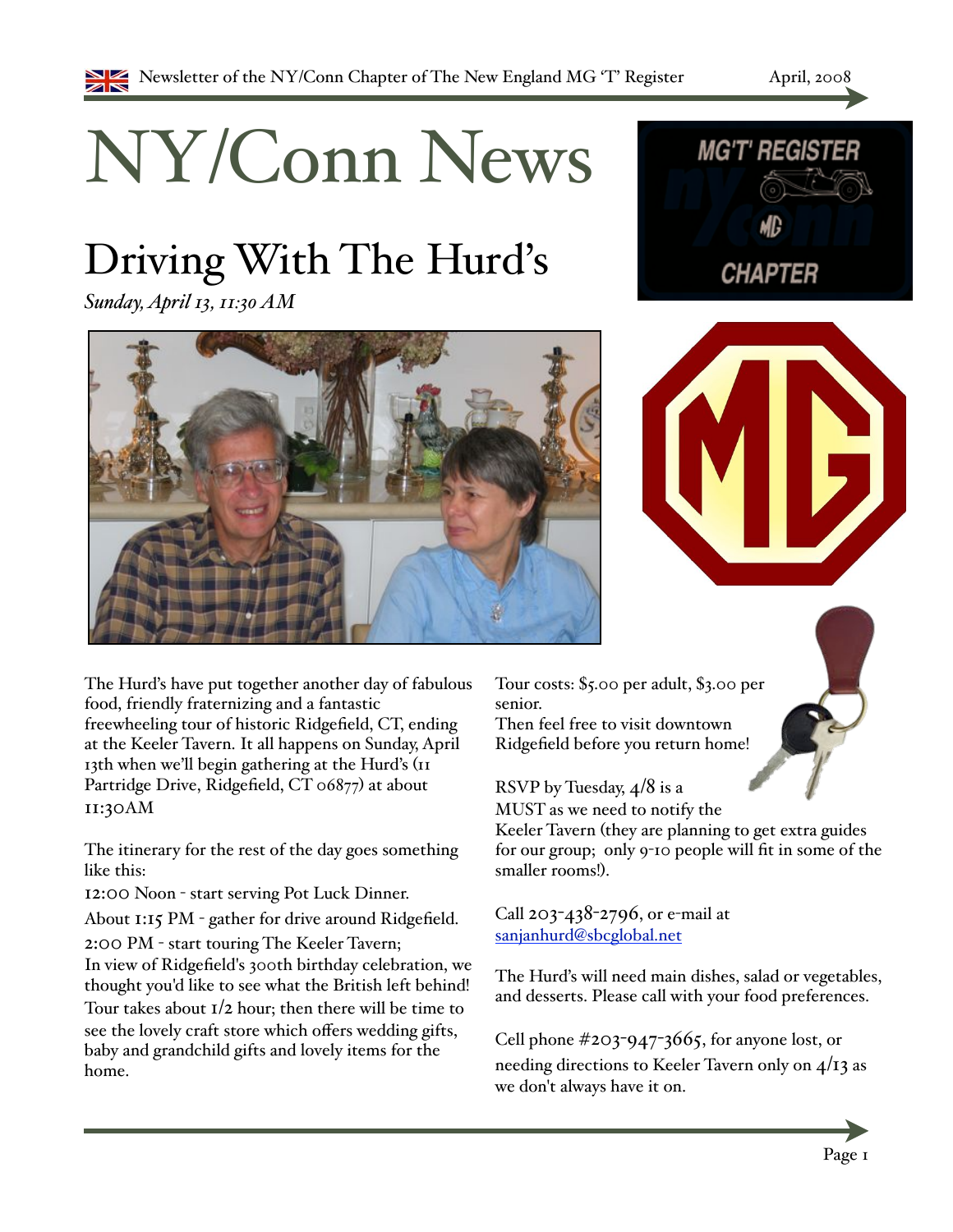#### THUMBS-UP TOUR GETS A NEW DATE - MAY 3, 2008

Dear fellow NYCONNers:

There is a venue we believe most of you would like to participate: a car show at the Stamford Museum & Nature Center on Saturday, May 3, 2008, for a maximum of 72 entries.

Here's the scoop: we will meet at the Bedford village green (intersection routes 22 and  $172$ ) on May 3, at 10:15 a.m. and tour back roads to arrive at the Stamford Museum at 11 a.m. We would place our cars in the car show, which will be professionally judged and awards are given out by 2:30 pm, so that we can all leave by  $3 \text{ pm}$  (or, if needed, can leave earlier). The cost is  $\$$ 15. per entry, to be collected at the entrance to the museum, which goes to support the museum, BUT, you get 2 food vouchers, the museum sponsoring a food stand. Whoever wants to bring their own food/drinks, that is okay. They have picnic tables in a nice natural surrounding by a lake. The highlighted cars will be the Packards. There are about 10 Edsels signed up and they would welcome a contingent of MG's. (so far only 2 have been registered)

Please go to [www.stamfordmuseum.org <http://](http://www.stamfordmuseum.org) [www.stamfordmuseum.org>](http://www.stamfordmuseum.org) , click on "events", scroll down to the May calendar, click on "Sat. 3" and you'll

arrive at the site needed. Download the application, fill it in and either mail or email it to the museum NO LATER THAN APRIL

#### 11. Apparently the

curators decide, from the application, whether or not your entry is accepted (a mystery to me, but don't ask as I'm sure they'll be happy to see us all).

Eventually, please either email us

 $(pr)f@optionline.net$ , or phone us  $(914 \t234-6553)$  to let us know how many we can expect for the tour/car show.

Thanks, Cookie & John



# **Entry Deadline is April 11**

## **For Your Convenience I've included an entry form below.**

**Don't forget to include at least one photo.**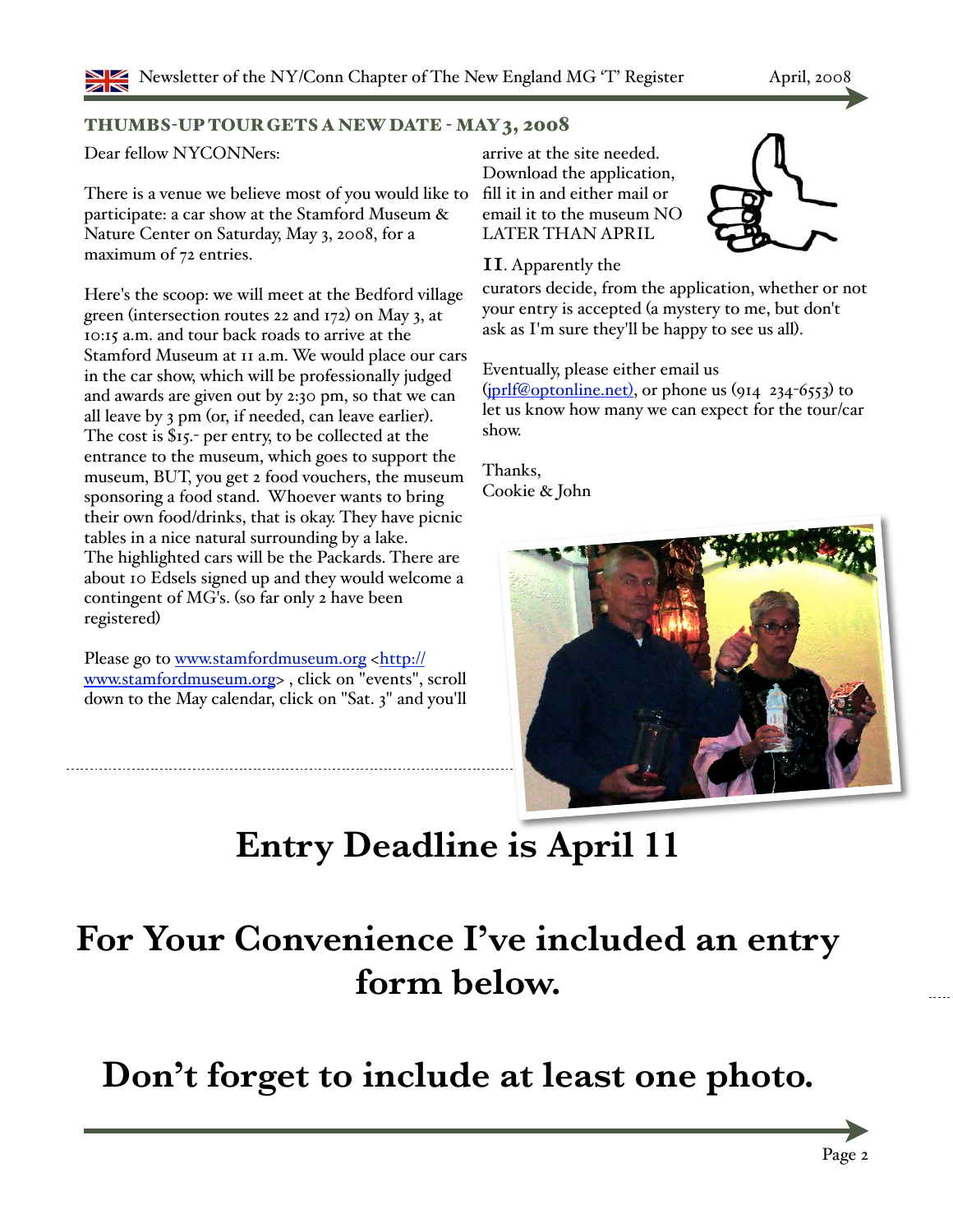

#### **STAMFORD MUSEUM & NATURE CENTER**

**39 Scofieldtown Road, Stamford, CT 06903** [www.stamfordmuseum.org](http://www.stamfordmuseum.org)

#### **MODEL Ts TO MUSTANGS**

#### **Antique and Classic Car Show**

#### **To Benefit the Museum's Education Programs and Gallery Initiatives**

**Saturday, May 3 2008, 11 am to 3 pm**

#### **APPLICATION FORM**

**Exhibitor's name:**

**Address:**

**Phone number:**

**Fax:**

**Email:**

#### **I WOULD LIKE TO PARTICIPATE IN THE SM&NC SHOW WITH THE FOLLOWING:**

Manufacturer:

Model:

Year:

Un-restored original: \_\_\_\_

Restored:

A photograph is attached. It can \_\_\_ cannot \_\_\_ be used for promotional purposes.

Additional information that might be of interest:

**A \$15 contribution per participant will be collected at the gate**

Please, return this form to Rosa Portell's attention at SM&NC by mail, fax 203 322 0408 or email  $prottell@stamfordmuseum.org$  no later than Friday, April 11, 2008. Selected participants will be notified by April 18.

**\* To find out whether the show has been cancelled on account of weather, please call 203 322 1646, extension 6599**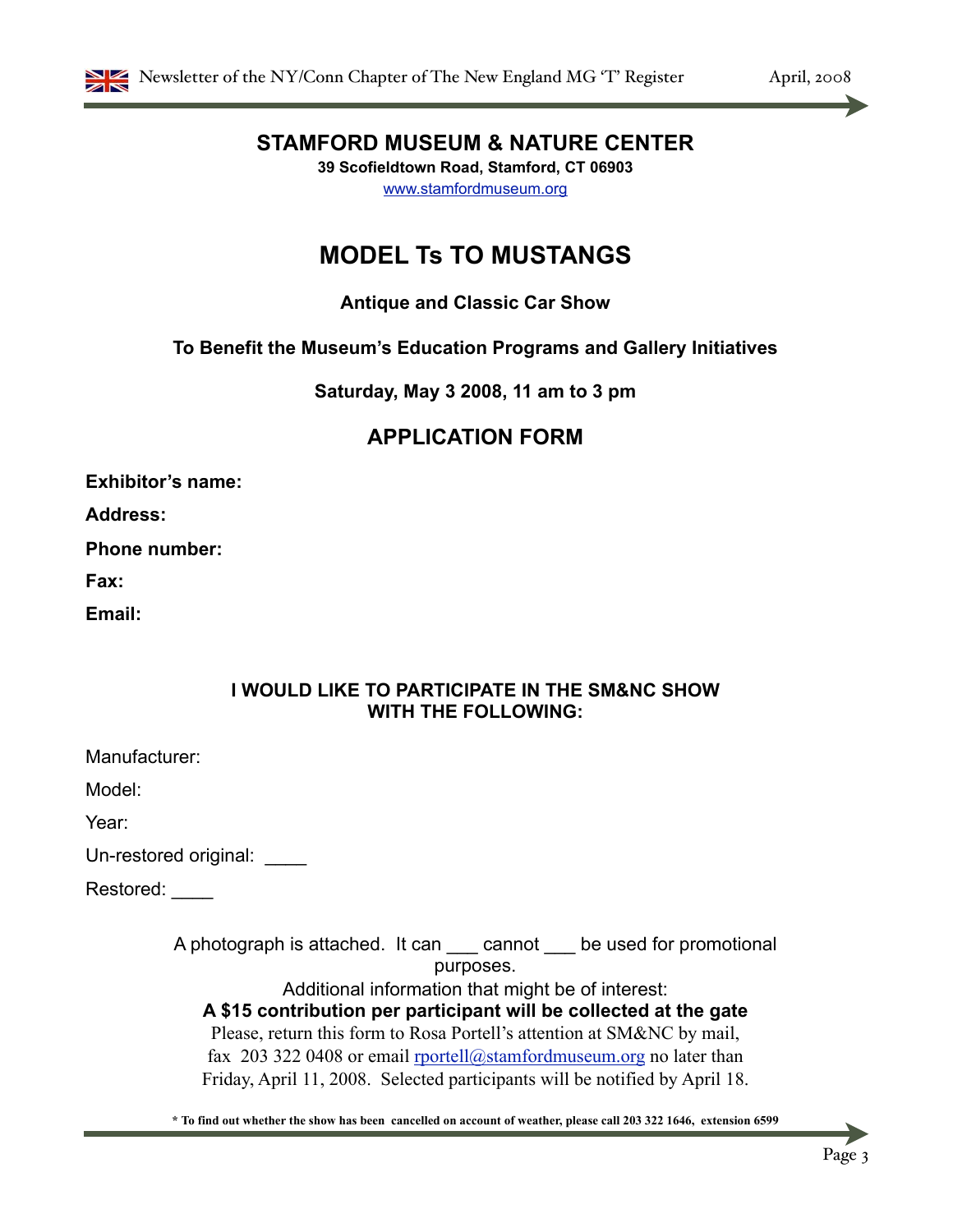#### ROLLER CAMS FOR T-CARS NOW AVAILABLE



*Ro!er Cams: Step up to improved performance and eliminate the worry about finding oil with enough ZDDP to protec! your flat tappets.*

From a performance standpoint, roller cams offer a tremendous advantage over flat lifter cams. A roller lifter can handle a much steeper ramp on a cam lobe than a flat bottom lifter. This allows roller cams to open the valves more quickly so they can reach maximum lift earlier in the timing cycle. When you plot valve lift and duration on a graph, the area under the curve of a roller cam with an aggressive lobe profile will be greater than that of a flat lifter cam for the same lift and duration specifications. The higher ramp speeds and acceleration rates increase airflow, and consequently make more horsepower and torque.

I have three street grinds for cars with carburetors that derive their peak performance in the following RPM ranges: 1) to  $4,500$  RPM; 2)  $3,500$ -5,500 RPM; and 3) 3,800-6,000 RPM. I also offer two grinds for optimal performance for blown cars and two full-race grinds as well. If none of these suit your fancy, I will custom grind to any requirement.

 The complete kit,, as pictured above, is just %1,300.

For more information contact:

> Len Fanelli 356 E. Grassy Sprain Road Yonkers NY 10710 914-961-7105 [LAF48@aol.com](mailto:LAF48@aol.com)

#### TRY [WWW.BRITCOT.COM](http://www.britcot.com) - A UNIQUE WEBSITE FOR CAR GOODIES

The British Car Cottage Industries web site has been going for several months now. The site is devoted to enthusiasts who are making items for our classic cars but are not what one would call "commercial". So if you know of anyone who is making interesting (or dull) items please point them to [www.britcot.com.](http://www.britcot.com) This applies to services as well.

(From Barrie Robinson, 705-721-9060 (Canada) [http://www.britishv8.org/](http://www.britishv8.org/MG/BarrieRobinson.htm) [MG/BarrieRobinson.htm](http://www.britishv8.org/MG/BarrieRobinson.htm)

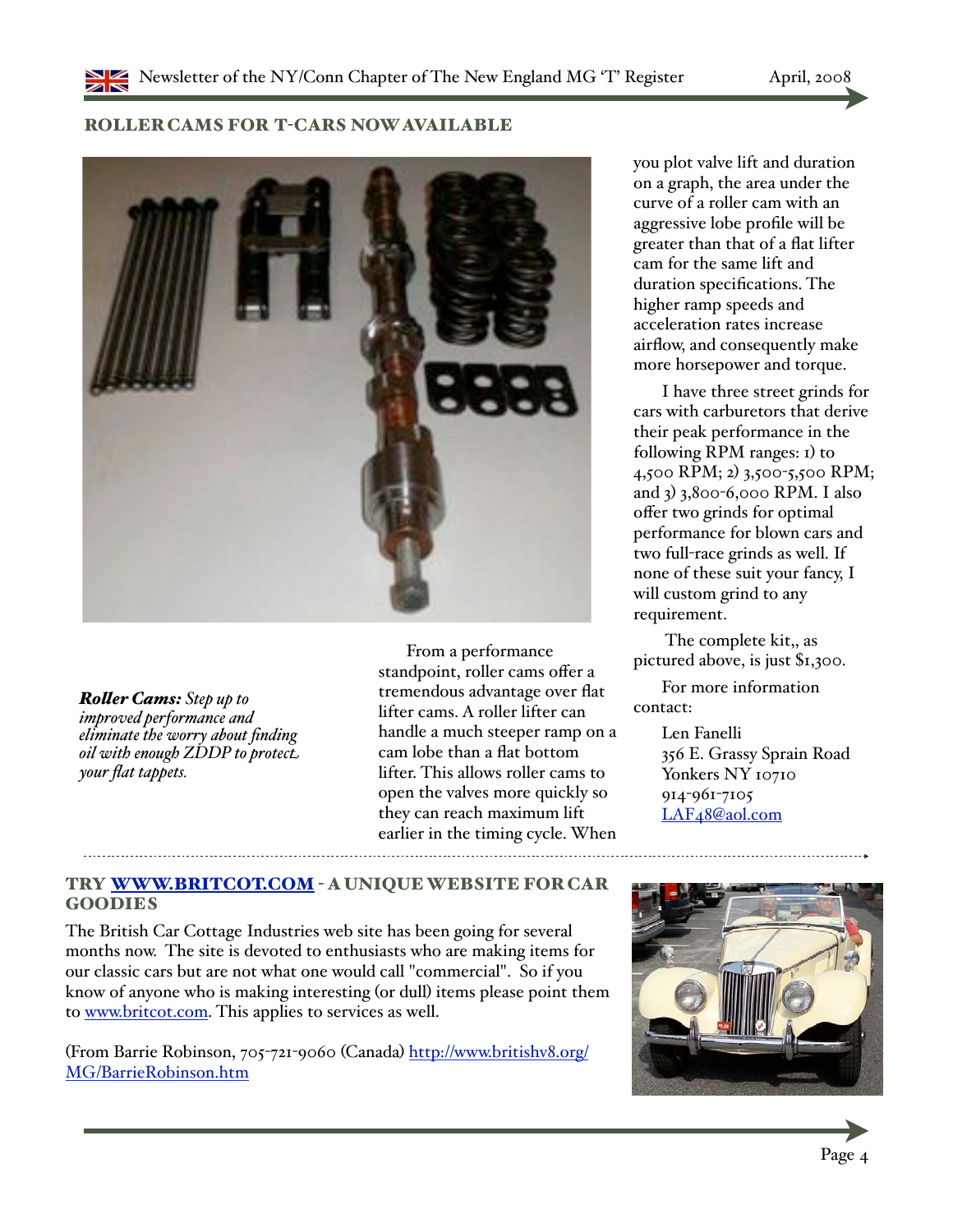*John Friedler, kindly contributed this announcement "om the New Jersey MG T Chapter, thinking that some of our members might be interested in joining this tour, especia#y our "iends in the southern hemisphere, such as the Flax's.*



### NJ MGT Spring Tour

Covered Bridges and Antique Airplanes

When: May 10th, Rain Date May 17th

What Time do we leave: 9:30 a.m. Come early if you want coffee.

Where do we meet: Bridge Café in Frenchtown just before you go over the bridge to PA. If you want to call the café the day before and have a lunch waiting you can call 908-996-6040. If you want to look at their menu send me an e-mail and I will send you a copy of the menu. MgNutSteve@aol.com

What to do: We will cover about 50 miles and see 6 covered bridges and have a picnic lunch at Van Sant Airport where you can watch antique bi-planes and sailplanes. If you call ahead you can even take a ride in a bi-plane. Their website is www.vansantairport.com

When do we finish: About 3 or 4 p.m.

Who do I call: Steve Mayer (cell) 732-668-9344 or MgNutSteve@aol.com